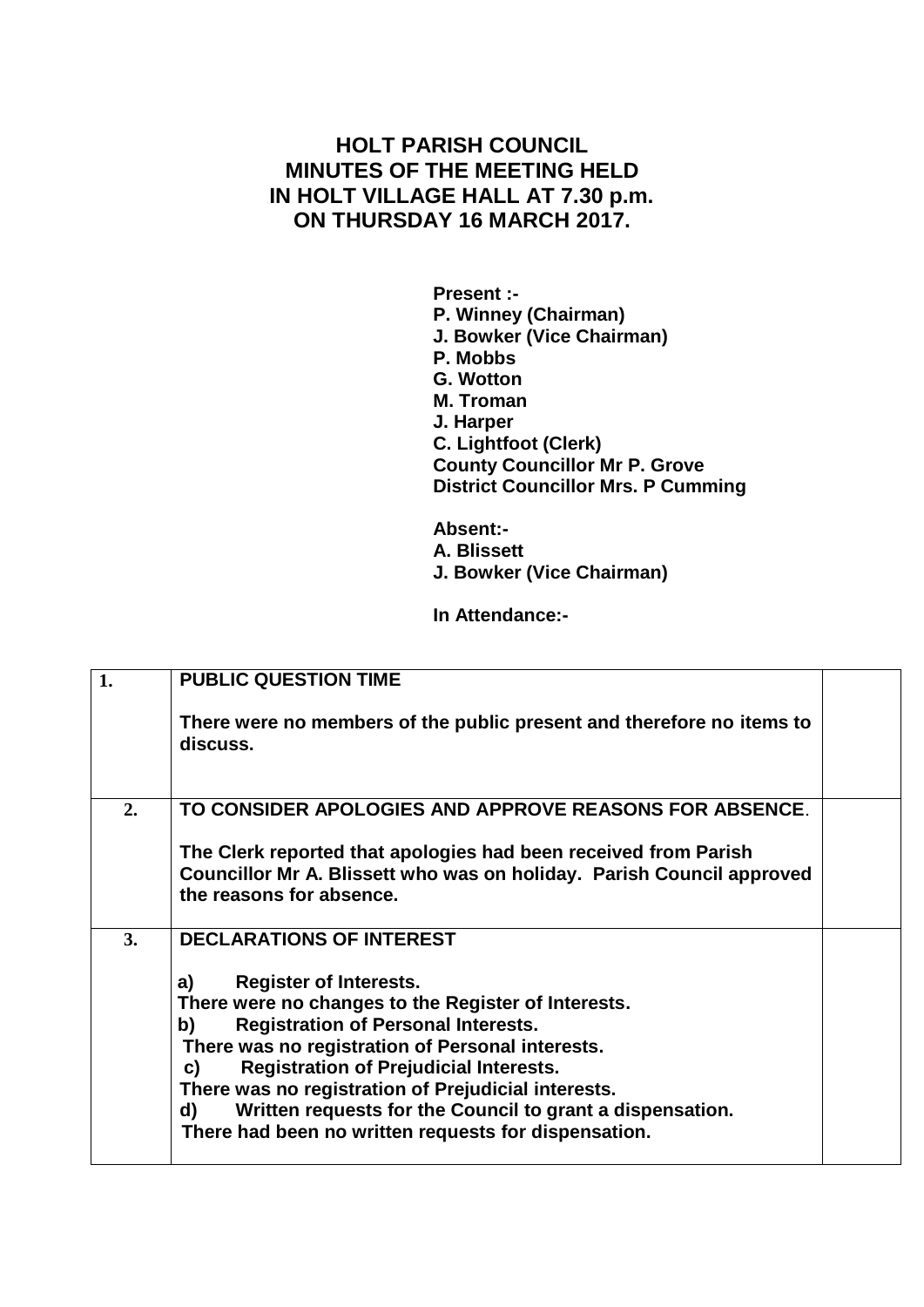| $\overline{4}$ . | <b>COUNTY AND DISTRICT COUNCILLOR REPORTS.</b>                                                                                                                                                                                                                                                                                                                                                                                                                                                                                                                                                                                                                                                                                                                                                                                                                                                                                                                                                                                                                                                                                                                                                                                                                                                                                                                                                                                                                                                                     |  |
|------------------|--------------------------------------------------------------------------------------------------------------------------------------------------------------------------------------------------------------------------------------------------------------------------------------------------------------------------------------------------------------------------------------------------------------------------------------------------------------------------------------------------------------------------------------------------------------------------------------------------------------------------------------------------------------------------------------------------------------------------------------------------------------------------------------------------------------------------------------------------------------------------------------------------------------------------------------------------------------------------------------------------------------------------------------------------------------------------------------------------------------------------------------------------------------------------------------------------------------------------------------------------------------------------------------------------------------------------------------------------------------------------------------------------------------------------------------------------------------------------------------------------------------------|--|
|                  | County Councillor Mr P. Grove provided a copy of a report detailing<br>the main matters of note to the Clerk. It was noted that this would be<br>last report from County Councillor Mr P. Grove prior to the County<br>Council elections on Thursday 4 May 2017.<br>District Councillor Mrs P. Cumming reported the following matters of<br>note.<br>a) Planning Application APP/J1860/W/16/3160329<br>15/00811/OUT Outline application for 24 dwellings, Field off School Lane<br>District Councillor Mrs P. Cumming reported she had made enquiries<br>in relation to the procedure followed at the Appeal Meeting for the<br>School Lane site. The Inspector is able to make the decision whether<br>to accept late submissions. It was felt that the late submission did not<br>fundamentally change the Council's ability to make its case for why<br>the appeal should be dismissed. The Appeal decision is still<br>outstanding. Currently there is a dispute over the housing land<br>supply figures in Lower Broadheath. It is likely a decision will not be<br>given on this application until the dispute in Lower Broadheath is<br>resolved.<br>b) Meet your Councillor.<br>District Councillor Mrs P. Cumming reported on her visit to the Parish<br>earlier in the month.<br>c) Refuse collection.<br>From April 2018 general refuse (black bags) and recycling will be<br>collected on alternative weeks. Wheelie bins are due to be delivered<br>to all households as part of this new initiative. |  |
| 5.               | TO APPROVE THE MINUTES OF THE MEETING OF HOLT PARISH                                                                                                                                                                                                                                                                                                                                                                                                                                                                                                                                                                                                                                                                                                                                                                                                                                                                                                                                                                                                                                                                                                                                                                                                                                                                                                                                                                                                                                                               |  |
|                  | <b>COUNCIL HELD ON 20 FEBRUARY 2017.</b>                                                                                                                                                                                                                                                                                                                                                                                                                                                                                                                                                                                                                                                                                                                                                                                                                                                                                                                                                                                                                                                                                                                                                                                                                                                                                                                                                                                                                                                                           |  |
|                  | The minutes of the Meeting of Holt Parish Council held on Thursday 16<br>February 2017 were approved by Parish Council and signed by the<br>Chairman as a true record.                                                                                                                                                                                                                                                                                                                                                                                                                                                                                                                                                                                                                                                                                                                                                                                                                                                                                                                                                                                                                                                                                                                                                                                                                                                                                                                                             |  |
|                  |                                                                                                                                                                                                                                                                                                                                                                                                                                                                                                                                                                                                                                                                                                                                                                                                                                                                                                                                                                                                                                                                                                                                                                                                                                                                                                                                                                                                                                                                                                                    |  |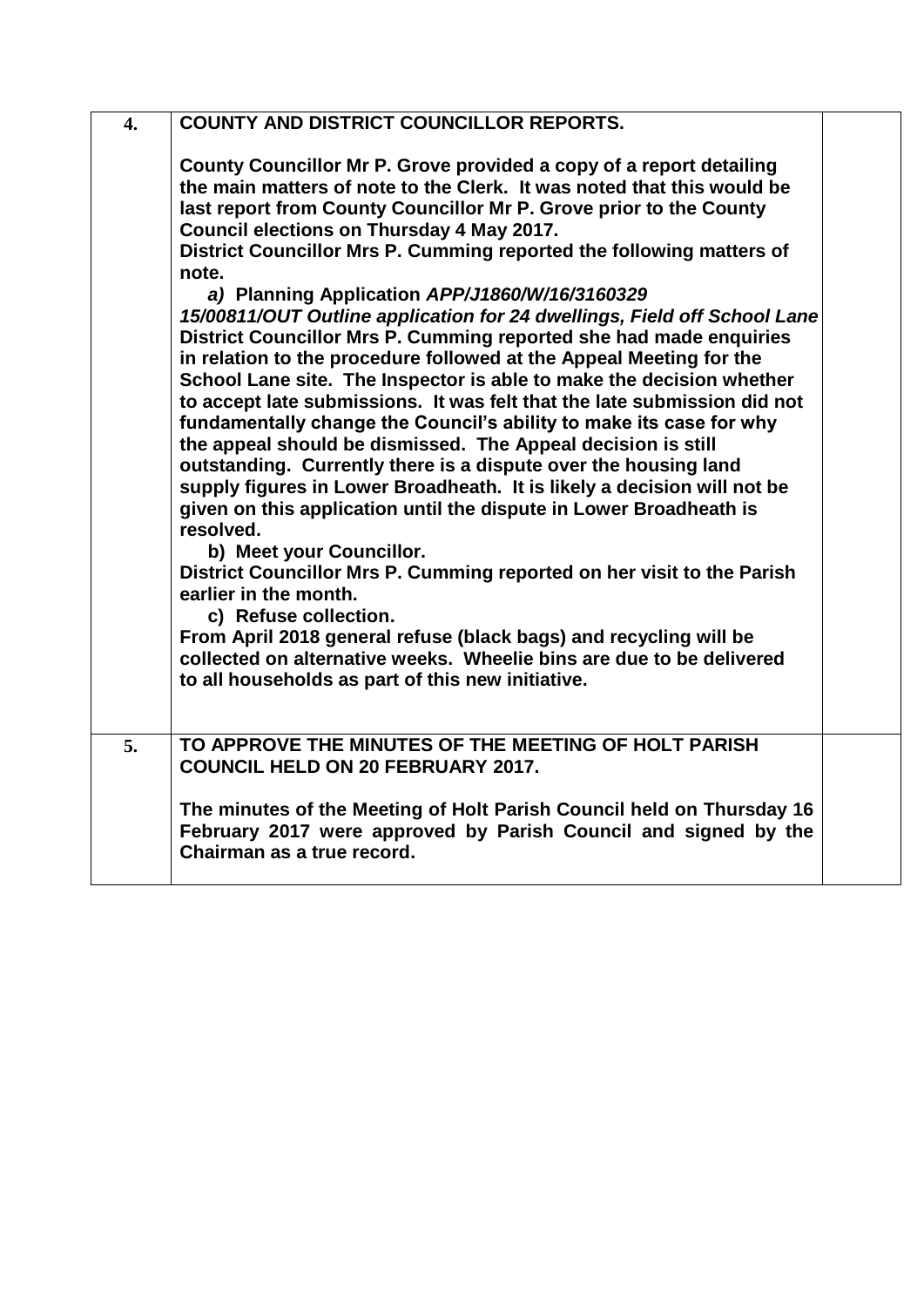| 6. | <b>PROGRESS REPORTS</b>                                                                                                                                                                                                                                                                                                                                                                                                                                                                                                                                                                                                                                                                                                                                                                                                                                                                               |           |
|----|-------------------------------------------------------------------------------------------------------------------------------------------------------------------------------------------------------------------------------------------------------------------------------------------------------------------------------------------------------------------------------------------------------------------------------------------------------------------------------------------------------------------------------------------------------------------------------------------------------------------------------------------------------------------------------------------------------------------------------------------------------------------------------------------------------------------------------------------------------------------------------------------------------|-----------|
|    | a) Recruitment of Parish Footpaths Officer – progress report.<br>It was reported that there had been on further progress on this. The<br>Clerk reported that she had drafted an advertisement for the Parish<br>website and the Parish magazine. The Clerk further reported that the<br>P3 documents for this year had been received. She said she would<br>speak to Mr Michael Tew to ask whether he would continue to carry out<br>the duties of the Parish Footpaths Officer until a replacement can be<br>found.                                                                                                                                                                                                                                                                                                                                                                                  | <b>CL</b> |
|    | b) Removal of debris from footpath by Fortis Housing - progress<br>report.                                                                                                                                                                                                                                                                                                                                                                                                                                                                                                                                                                                                                                                                                                                                                                                                                            |           |
|    | It was reported that this issue had now been addressed.<br>c) Community Speed Watch - progress report.<br>It was reported there was no further action on this issue. However,<br>County Councillor Mr P. Grove reported that he had spoken with David<br>Jew of County Highways and had managed to arrange for speed data<br>to be collected on the A4133 to establish whether there was an issue<br>with speeding vehicles in this location.<br>d) Red Lion Junction - progress report.<br>The Clerk reported that the flooding issue at the junction had been<br>reported and a reference number received.<br>County Councillor Mr P. Grove reported that he had spoken to lan<br>Bamforth of County Highways in relation to the capacity and safety of<br>both Red Lion junction and the junction at School Lane. He had also<br>raised Parish Council's concerns in relation to the safety of the |           |
|    | footpath on the A4133 between the mini roundabout and Broomfields.<br>It was reported that all these issues would be reviewed and addressed<br>as part of the Local Transport Plan 4 which is underpinned by the<br>SWDP. At present there is no further information when this review will<br>take place and what the amendments are likely to be.<br>e) Footpath to Broomfields - progress report.<br>This issue was dealt with under Agenda item 6. Progress reports d)<br><b>Red Lion Junction.</b>                                                                                                                                                                                                                                                                                                                                                                                                |           |
| 7. | <b>PLANNING</b><br><b>Applications Pending.</b><br>a)<br>17/0018/FUL Erection of proposed light industrial (B1) building, Castle<br>Farm, Holt Heat, WR6 6NJ (Recommend Approval).<br>16/01677/FUL Proposed change of use from agricultural to mixed use<br>and Use Class (D1) Education, Ball Mill Quarry (Recommend Approval).<br>17/00132/LBC Rowe Farm, replacement windows.<br>A discussion took place with regard to the above planning application.<br>Parish Council sought clarity whether the windows were wood or PVC<br>before recommending approval.<br>Approvals/Refusals.<br>b)<br>16/00497/FUL Proposed erection of a single dwelling, Tweenways, Holt                                                                                                                                                                                                                                |           |
|    | Heath (Approved).<br>16/01592/HOU Proposed single storey extension and pitched roof over<br>existing dormer window and garage, Fernleigh, 2 Woodbury Park                                                                                                                                                                                                                                                                                                                                                                                                                                                                                                                                                                                                                                                                                                                                             |           |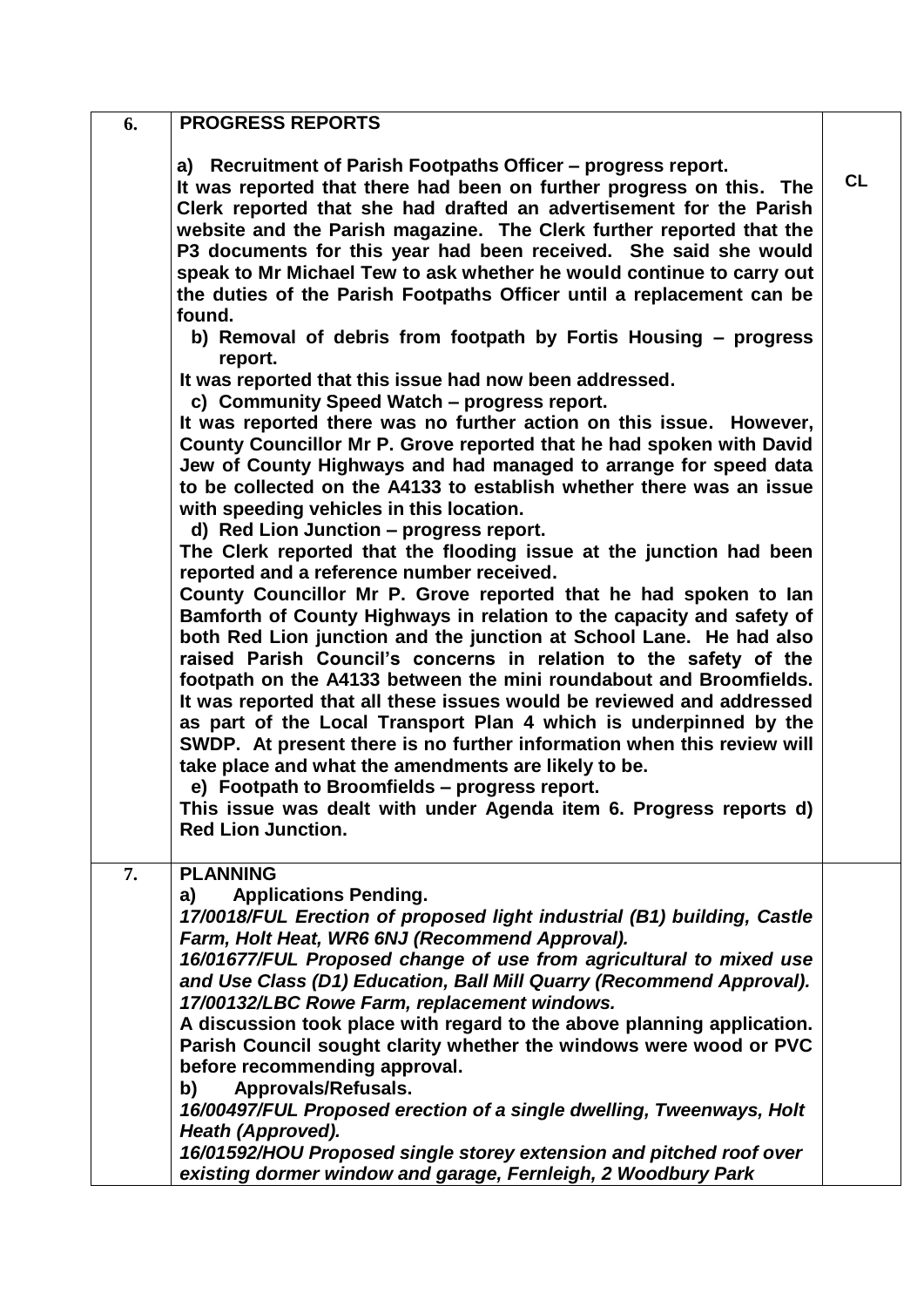|     | (Approved)                                                                                                                                          |                        |
|-----|-----------------------------------------------------------------------------------------------------------------------------------------------------|------------------------|
|     | <b>Other Planning issues.</b><br>c)<br>APP/J1860/W/16/3160329                                                                                       |                        |
|     | 15/00811/OUT Outline application for 24 dwellings, Field off School Lane<br>(Recommend Refusal)                                                     |                        |
|     | Appeal Hearing Date Wednesday 8 <sup>th</sup> February 2017, The Council                                                                            |                        |
|     | Chamber, Avenue Road, Malvern WR14 3AF.                                                                                                             |                        |
|     | It was reported that an outcome was still awaited on this application.                                                                              |                        |
| 8.  | <b>FINANCE</b><br>a) To note the current bank balances.                                                                                             |                        |
|     | It was confirmed that the Deposit Account stood at £3128.06p and the                                                                                |                        |
|     | Current Account stood at £3701.30p.                                                                                                                 |                        |
|     | b) To consider payments made in accordance with the attached<br>schedule.                                                                           |                        |
|     | The following cheques were signed and the invoices initialled by two                                                                                |                        |
|     | members of Parish Council:- Mr C Jones £192.00 (Cheque No. 1121)                                                                                    |                        |
|     | (Lengthsman - February 2017), Holt Millennium Green (Cheque No.<br>1122) £2000.00 (Precepted funds 2015/16, 2016/17), (Mrs C. Lightfoot             |                        |
|     | (Cheque No. 1123) £308.33 (Clerk's salary March 2017).                                                                                              |                        |
|     | c) To review the current spend against budget.                                                                                                      |                        |
|     | Parish Council noted the actual spend against budget. The Clerk                                                                                     |                        |
|     | reported they were still awaiting the Transparency grant funds.                                                                                     |                        |
|     |                                                                                                                                                     |                        |
| 9.  | <b>CORRESPONDENCE FOR INFORMATION</b>                                                                                                               |                        |
|     | The Clerk reported all correspondence of note had been circulated<br>prior to the Meeting. The following items were discussed by Parish<br>Council. |                        |
|     | a) The Magazine for the Parishes for Hallow, Holt and Grimley.                                                                                      |                        |
|     | Parish Council discussed a request for Parish Council to cover the                                                                                  |                        |
|     | printing costs of the Parish Magazine for one month (£650.00). Parish                                                                               |                        |
|     | Council did not feel they had the financial capacity to support this<br>request. Instead they felt it would be more advantageous to increase        |                        |
|     | the cost of the magazine to £1.00 per copy. The Clerk was asked to                                                                                  |                        |
|     | respond with these thoughts.                                                                                                                        |                        |
|     | b) Clerk to Kenswick and Wichenford Parish Council.                                                                                                 |                        |
|     | The Clerk read out an e-mail asking for information on the Parish                                                                                   |                        |
|     | defibrillator and expressing concerns in relation to abandoned vehicles<br>and fires in Ockeridge Wood. County Councillor Mr P. Mobbs agreed        | <b>PM</b><br><b>PW</b> |
|     | to correspond on behalf of Parish Council in relation to the                                                                                        |                        |
|     | defibrillator. The Chairman agreed to carry out some investigations in                                                                              |                        |
|     | relation to the activities in Ockeridge Wood.                                                                                                       |                        |
| 10. | <b>CLERK'S</b><br>REPORT ON URGENT DECISIONS SINCE THE LAST<br><b>MEETING</b>                                                                       |                        |
|     | a) Retirement of the Lengthsman.                                                                                                                    |                        |
|     | The Clerk reported that she had received correspondence from the                                                                                    |                        |
|     |                                                                                                                                                     |                        |